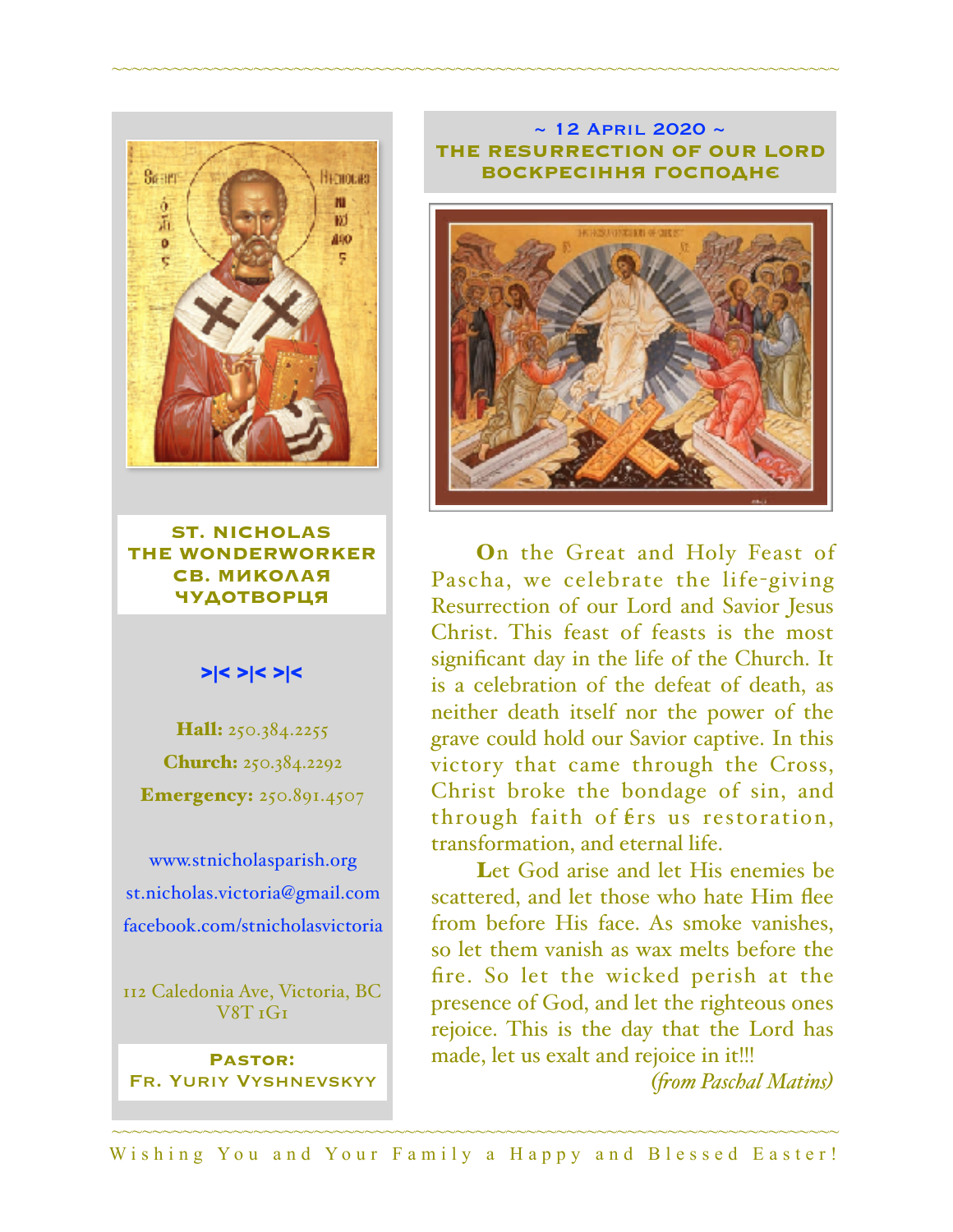| <b>SUNDAY HYMNS</b>                |                                                                           |  |  |
|------------------------------------|---------------------------------------------------------------------------|--|--|
| <b>OPENING HYMN</b>                | Христос Воскрес! Ликуйте Нині/Rejoice! For Christ Is Risen! pg. 196-197   |  |  |
| <b>COMMUNION HYMN</b>              | Согласно заспіваймо / Let Us Sing and Chant Our Praise. pg.188-190        |  |  |
| <b>CLOSING HYMN</b>                | Христос воскрес! Під Небозвід/The Lord Is Risen from the Dead pg. 198-199 |  |  |
| <b>SUNDAY &amp; DAILY SCHEDULE</b> |                                                                           |  |  |
| SUNDAY, Apr. 12                    | <b>NO SERVICES</b>                                                        |  |  |
| MONDAY, Apr. 13                    | <b>NO SERVICES</b>                                                        |  |  |
| TUESDAY, Apr. 14                   | <b>NO SERVICES</b>                                                        |  |  |
| <b>WEDNESDAY, Apr. 15</b>          | <b>NO SERVICES</b>                                                        |  |  |
| THURSDAY, Apr. 16                  | <b>NO SERVICES</b>                                                        |  |  |
| FRIDAY, Apr. 17                    | <b>NO SERVICES</b>                                                        |  |  |
| SATURDAY, Apr. 18                  | <b>NO SERVICES</b>                                                        |  |  |
| SUNDAY, Apr. 19                    | <b>NO SERVICES</b>                                                        |  |  |
|                                    |                                                                           |  |  |

~~~~~~~~~~~~~~~~~~~~~~~~~~~~~~~~~~~~~~~~~~~~~~~~~~~~~~~~~~~~~~~~~~~~~~~~

| <b>SUNDAY EPISTLE READERS</b> |                |                  |                |  |
|-------------------------------|----------------|------------------|----------------|--|
| <b>DATE</b>                   | <b>READING</b> | <b>UKRAINIAN</b> | <b>ENGLISH</b> |  |
| SUNDAY, Apr. 12               | Act. 1: $1-8$  |                  |                |  |
| SUNDAY, Apr. 19               | Act. 5: 12-20  |                  |                |  |
| SUNDAY, Apr. 26               | Act. $6: 1-7$  |                  |                |  |
| <b>SUNDAY, May 3</b>          | Act. 9:32-42   |                  | -              |  |

*Thank you, Epistle readers, for your service in proclaiming God's Word!*

# PASTORAL MINISTRY & HOLY MYSTERIES

| given to the parish priest, and he should be contacted before any other arrangements are made |  |  |
|-----------------------------------------------------------------------------------------------|--|--|
|                                                                                               |  |  |
|                                                                                               |  |  |
|                                                                                               |  |  |
|                                                                                               |  |  |

*Eparchy of New Westminster~Bishop David Motiuk ~Apostolic Administrator~ [www.nweparchy.ca](http://www.nweparchy.ca)*

~~~~~~~~~~~~~~~~~~~~~~~~~~~~~~~~~~~~~~~~~~~~~~~~~~~~~~~~~~~~~~~~~~~~~~~~ Wishing You and Your Family a Happy and Blessed Easter!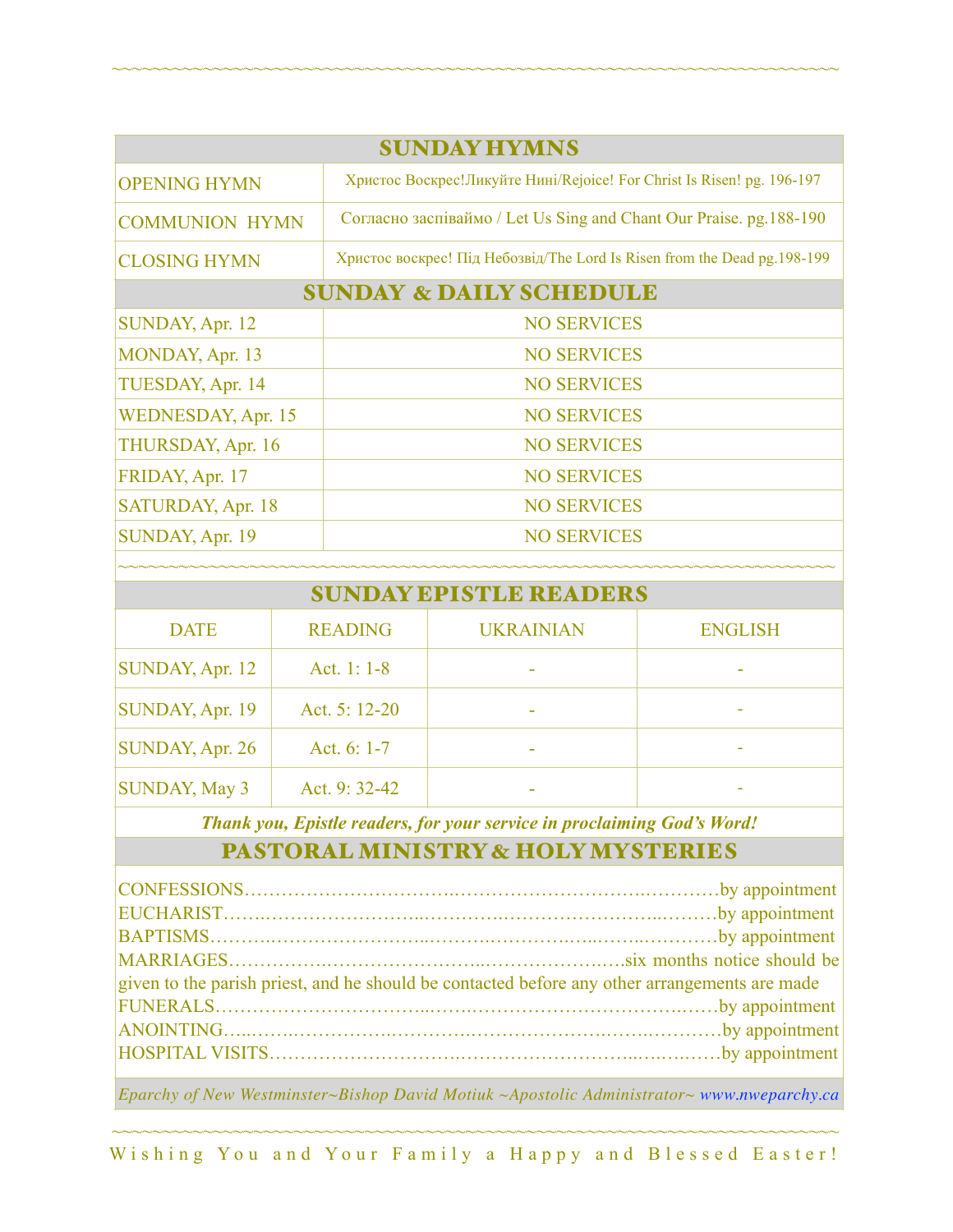# DIVINE LITURGY PROPERS

~~~~~~~~~~~~~~~~~~~~~~~~~~~~~~~~~~~~~~~~~~~~~~~~~~~~~~~~~~~~~~~~~~~~~~~~

*The Divine Liturgy of our Father among the Saints John Chrysostom An Anthology for Worship: Liturgy - pg. 388-461; propers - pg. 501* 

*After the priest has exclaimed,* Blessed be the Kingdom… *and the people have responded,*  Amen*, the clergy sing the Paschal Troparion once and the people repeat it. Then, the clergy sing the first half, and the people conclude it.*

**Paschal Troparion:** Christ is risen from the dead,\* trampling death by death,\* and to those in the tombs\* giving life.

### **First Antiphon**

*Verse:* Shout to the Lord, all the earth,\* sing now to His name, give glory to His praise. **Refrain:** Through the prayers of the Mother of God, O Saviour, save us.

*Verse:* Say unto God, "How awesome are Your works!\* Because of the greatness of Your strength Your enemies will flatter You." **Refrain:** Through the prayers of the Mother of God, O Saviour, save us.

*Verse:* Let all the earth worship You and sing to You,<sup>\*</sup> let it sing to Your name, O Most High! **Refrain:** Through the prayers of the Mother of God, O Saviour, save us.

**Glory: Now: Only-begotten Son...** 

### **Third Antiphon**

*Verse:* Let God arise, and let His enemies be scattered; let those who hate Him flee from before His face.

**Refrain:** Christ is risen from the dead, trampling death by death, and to those in the tombs giving life.

*Verse:* As smoke vanishes, let them vanish, as wax melts before the fire.

**Refrain:** Christ is risen from the dead, trampling death by death, and to those in the tombs giving life.

*Verse:* So let the sinners perish before the face of God, but let the righteous be glad. **Refrain:** Christ is risen from the dead, trampling death by death, and to those in the tombs giving life.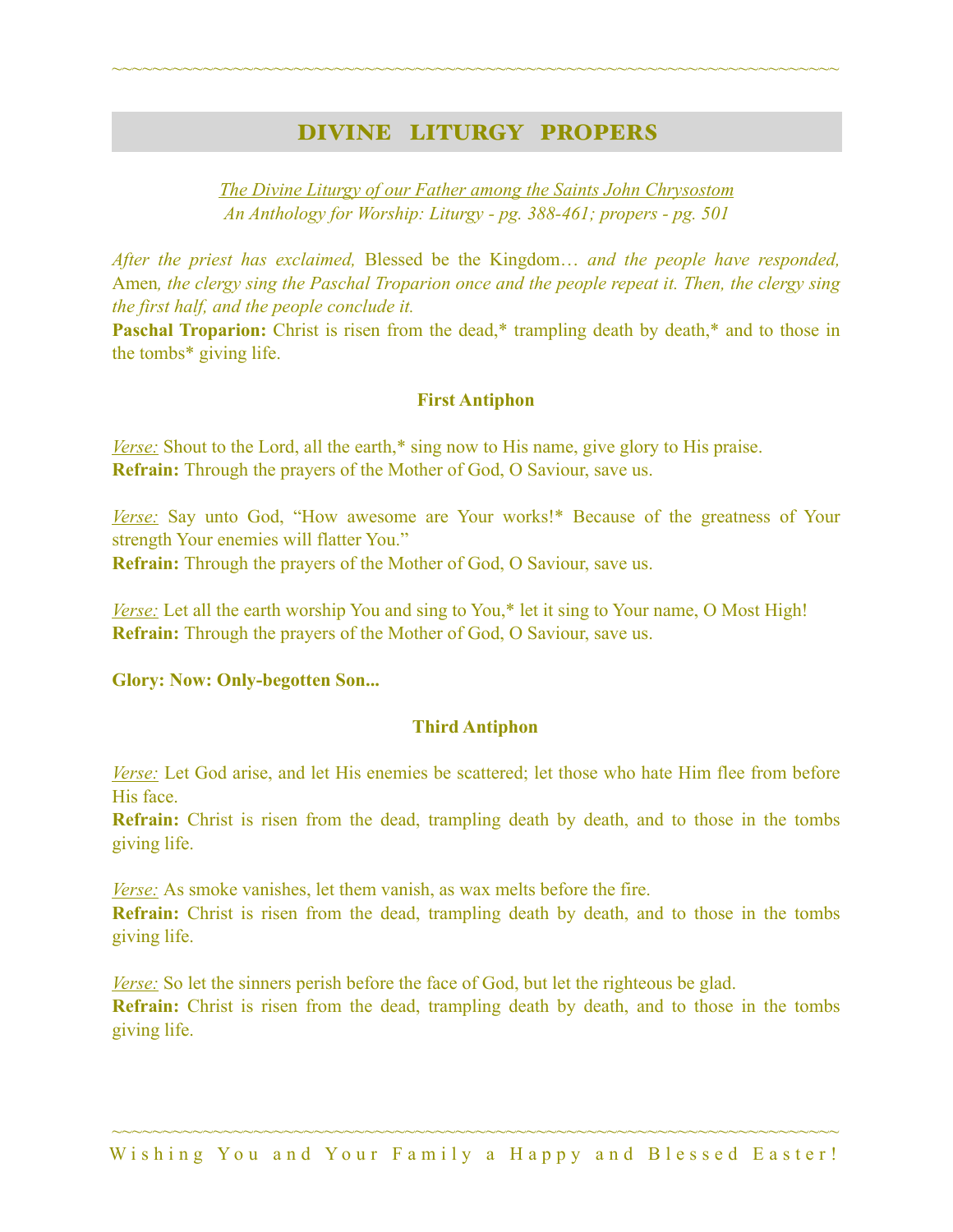*Entrance Verse:* In the churches bless God, the Lord from the fountains of Israel. **Troparion:** Christ is risen from the dead, trampling death by death, and to those in the tombs giving life.

~~~~~~~~~~~~~~~~~~~~~~~~~~~~~~~~~~~~~~~~~~~~~~~~~~~~~~~~~~~~~~~~~~~~~~~~

**Glory: Now: Kontakion, Tone 8:** Though You descended into a tomb, O Immortal One,\* yet You destroyed the power of Hades;\* and You rose as victor, O Christ God,\* calling to the myrrhbearing women: Rejoice!\* and giving peace to Your Apostles:\* You, who grant resurrection to the fallen.

*Instead of* **"Holy God"** *we sing:* All you who have been baptized into Christ, you have put on Christ! Alleluia.

**Prokeimenon, Tone 8:** This is the day which the Lord has made;<sup>\*</sup> let us rejoice and be glad in it. *Verse:* Give thanks to the Lord, for He is good, for His mercy endures forever.

**Epistle - Act 1:1-8 - A reading from the book of Acts:** In the first book, Theophilus, I dealt with all that Jesus did and taught until the day he was taken up, after giving instructions through the Holy Spirit to the apostles whom he had chosen. He presented himself alive to them by many proofs after he had suffered, appearing to them during forty days and speaking about the kingdom of God. While meeting with them, he enjoined them not to depart from Jerusalem, but to wait for "the promise of the Father about which you have heard me speak; for John baptized with water, but in a few days you will be baptized with the Holy Spirit." When they had gathered together they asked him, "Lord, are you at this time going to restore the kingdom to Israel?" He answered them, "It is not for you to know the times or seasons that the Father has established by his own authority. But you will receive power when the Holy Spirit comes upon you, and you will be my witnesses in Jerusalem, throughout Judea and Samaria, and to the ends of the earth."

**Alleluia, Tone 4:** *Verse:* When You rise, You will have compassion on Sion. *Verse:* The Lord looked down from heaven to earth to hear the groans of the prisoners, to set free the sons of those put to death.

**Gospel - John 1:1-17 -** In the beginning was the Word: the Word was in God's presence, and the Word was God. He was present to God in the Beginning. Through him all things came into being, and apart from him nothing came to be. Whatever came to be in him, found life, life for the light of all. The light shines on in darkness, a darkness that did not overcome it. There was a man named John sent by God, that through him all might believe- but only to testify to the light, for he himself was not the light. The real light which gives light to everyone was coming into the world. He was in the world, and through him the world was made, yet the world did not know who he was. To his own he came, yet his own did not accept him. Any who did accept him he empowered to become children of God. These are they who believe in his name – who were begotten not by blood, nor by carnal desire, nor by man's willing it, but by God. The Word became flesh and made his dwelling among us, and we have seen his glory: the glory of an only Son coming from the Father, filled with enduring love. John testified to him by proclaiming: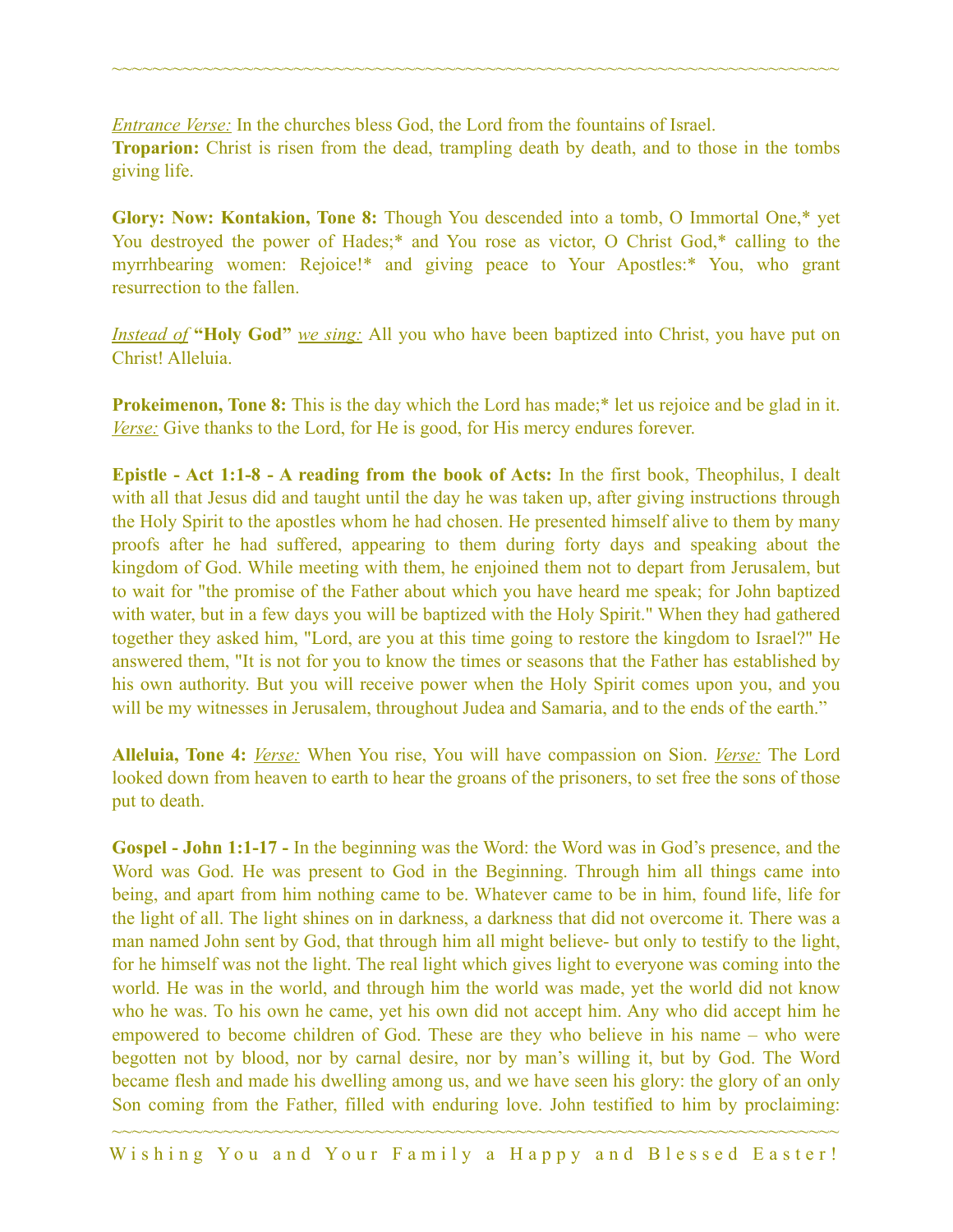"This is he ahead of me, for he was before me." Of his fullness we have all had a share – love following upon love. For while the law was given through Moses, this enduring love came through Jesus Christ.

~~~~~~~~~~~~~~~~~~~~~~~~~~~~~~~~~~~~~~~~~~~~~~~~~~~~~~~~~~~~~~~~~~~~~~~~

*Instead of* **"It is truly..."** *we sing:* The Angel cried out to the One full of Grace: O chaste Virgin, rejoice! And again I say, Rejoice! Your Son has risen from the tomb on the third day, and raised the dead. Let all people rejoice! Shine, shine, O new Jerusalem! for the glory of the Lord has risen upon you! Exult now and be glad, O Sion! And you, O chaste Mother of God, take delight in the resurrection of your Son.

**Communion Hymn:** Receive the Body of Christ;\* taste the fountain of immortality.\*Alleluia, alleluia,\* alleluia.

*Instead of* **"Blessed is He"** *we sing:* Christ is risen from the dead, trampling death by death, and to those in the tombs giving life *(1x)*.

*Instead of* "We have seen the true light" *we sing:* Christ is risen from the dead, trampling death by death, and to those in the tombs giving life *(1x)*.

*Instead of* "Let our mouths be filled" *we sing:* Christ is risen from the dead, trampling death by death, and to those in the tombs giving life *(3x)*.

*Instead of* **"Blessed be the name of the Lord"** *we sing:* Christ is risen from the dead, trampling death by death, and to those in the tombs giving life *(3x)*.

*At the end of the Liturgy we sing:* Christ is risen from the dead, trampling death by death, and to those in the tombs giving life *(3x).* And to us he has granted life eternal;<sup>\*</sup> we bow down before his resurrection on the third day.

**Prayer After Holy Communion:** Having been made worthy to partake in a mystical way of Your immaculate Body and precious Blood, O Christ our God, I acclaim and bless, worship and glorify You, and proclaim the greatness of Your saving acts, now and for ever and ever. Amen. *(more Prayers After Holy Communion on pg. 324-326 in the Anthology book).* 

### **>|< >|< >|<**

### **Перший Антифон**

*Стих:* Воскликніте Господеві, вся земле! Співайте ж імені його, віддайте славу хвалі його. **Приспів:** Молитвами Богородиці, Спасе, спаси нас.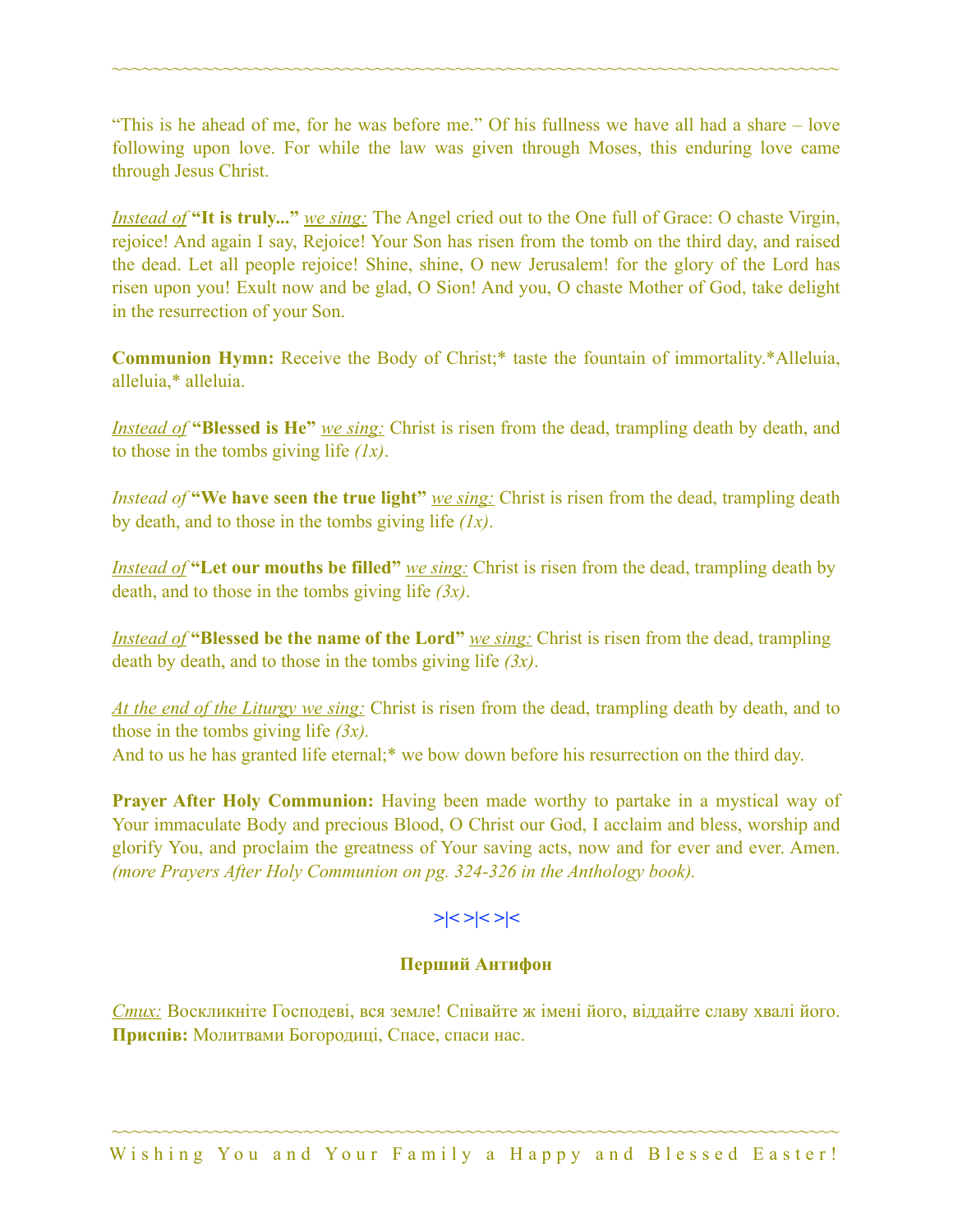*Стих:* Скажіте Богові: Як страшні діла твої, задля великої сили твоєї підлещуються тобі вороги твої.

~~~~~~~~~~~~~~~~~~~~~~~~~~~~~~~~~~~~~~~~~~~~~~~~~~~~~~~~~~~~~~~~~~~~~~~~

**Приспів:** Молитвами Богородиці, Спасе, спаси нас.

*Стих:* Вся земля нехай поклониться тобі і співає тобі, нехай же співає імені твоєму, Всевишній.

**Приспів:** Молитвами Богородиці, Спасе, спаси нас.

### **Слава: І нині: Єдинородний Сину...**

### **Третій Антифон**

*Стих:* Нехай воскресне Бог і розбіжаться вороги його, і нехай тікають від лиця його ті, що ненавидять його.

**Тропар:** Христос воскрес із мертвих, смертю смерть подолав, і тим, що в гробах, життя дарував.

*Стих:* Як іщезає дим, нехай іщезнуть, як тане віск від лиця вогню. **Тропар:** Христос воскрес із мертвих, смертю смерть подолав, і тим, що в гробах, життя дарував.

*Стих:* Так нехай погибнуть грішники від лиця Божого, а праведники нехай возвеселяться. **Тропар:** Христос воскрес із мертвих, смертю смерть подолав, і тим, що в гробах, життя дарував.

*Вхідний Стих:* В церквах благословіть Бога, Господа, ви – з джерел ізраїлевих. **Тропар:** Христос воскрес із мертвих, смертю смерть подолав, і тим, що в гробах, життя дарував.

**Слава: І нині: Кондак, глас 8:** Хоч і у гріб зійшов ти, Безсмертний,\* та адову зруйнував ти силу,\* і воскрес єси як переможець, Христе Боже,\* жінкам-мироносицям звістивши: Радуйтеся,\* і твоїм апостолам мир даруєш,\* падшим подаєш воскресіння.

*Замість* **"Трисвятого"** *співаємо:* Ви, що в Христа хрестилися, у Христа зодягнулися. Алилуя!

**Прокімен, глас 8:** Це день, що його створив Господь,\* возрадуємося і возвеселімся в нім. *Стих:* Сповідуйтеся Господеві, бо він благий, бо на віки милість його.

**Апостол - Дія. 1:1-8 - Діяння Святих Апостолів читання:** Першу книгу я написав, о Теофіле, про все, що Ісус робив та що навчав від початку аж до дня, коли вознісся, давши Святим Духом накази апостолам, яких собі вибрав. Він показував їм себе також у численних доказах живим після своєї муки, з'являючись сорок день їм і розповідаючи про

~~~~~~~~~~~~~~~~~~~~~~~~~~~~~~~~~~~~~~~~~~~~~~~~~~~~~~~~~~~~~~~~~~~~~~~~ Wishing You and Your Family a Happy and Blessed Easter!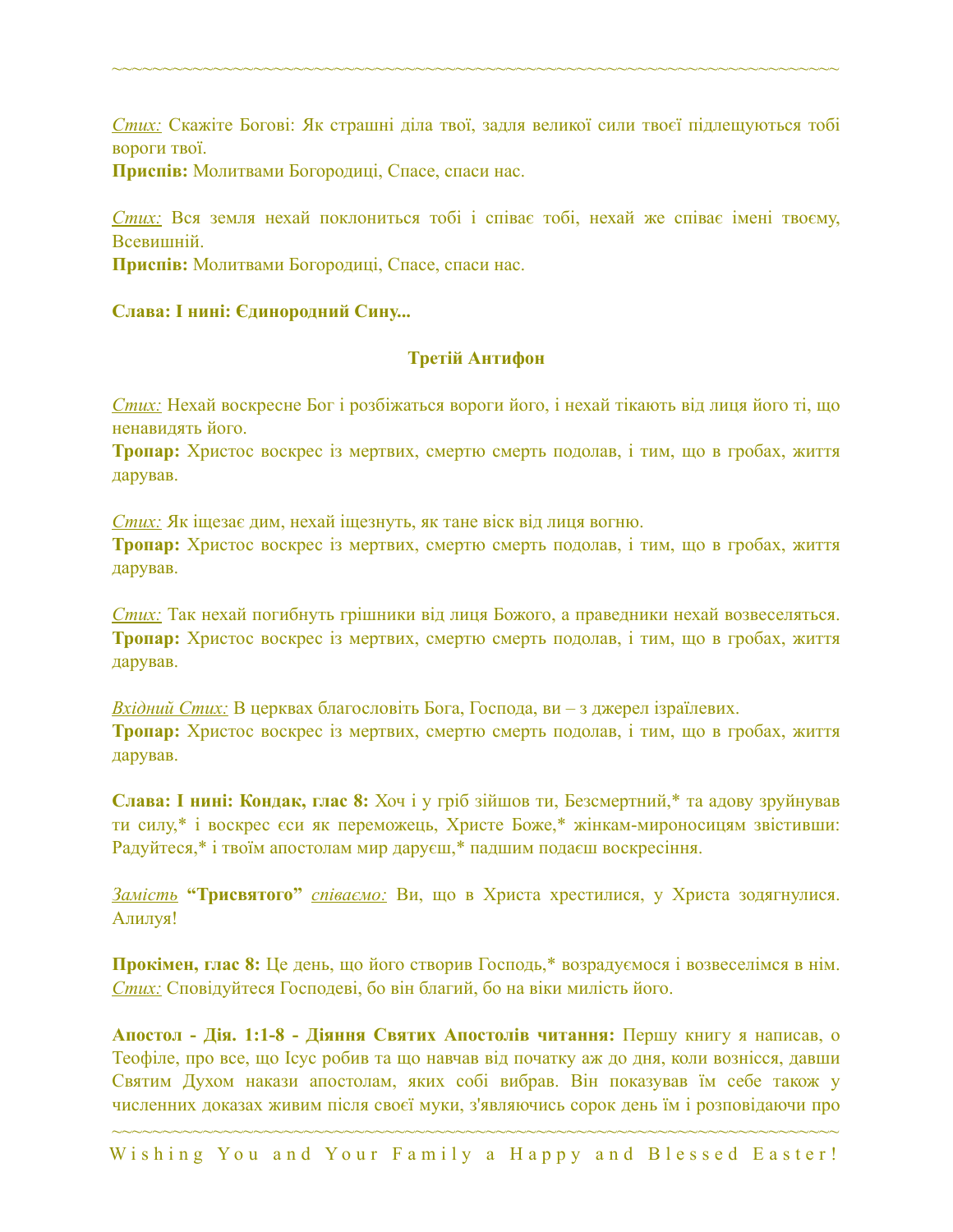Боже Царство. Тоді ж саме, як споживав хліб-сіль із ними, він наказав їм Єрусалиму не кидати, але чекати обітниці Отця, що її ви від мене чули; бо Йоан христив водою, ви ж будете хрищені по кількох цих днях Святим Духом. Отож, зійшовшися, вони питали його: «Господи, чи цього часу знову відбудуєш Ізраїлеві царство?» Він відповів їм: «Не ваша справа знати час і пору, що їх Отець призначив у своїй владі. Та ви приймете силу Святого Духа, що на вас зійде, і будете моїми свідками в Єрусалимі, у всій Юдеї та Самарії й аж до краю землі.»

~~~~~~~~~~~~~~~~~~~~~~~~~~~~~~~~~~~~~~~~~~~~~~~~~~~~~~~~~~~~~~~~~~~~~~~~

**Алилуя, глас 4:** *Стих:* Ти, воскресши, помилуєш Сіона. *Стих:* Господь з неба на землю споглянув.

**Євангеліє - Івана 1:1-17 -** В началі було Слово, і Слово було в Бога, і Слово було Бог. З Богом воно було споконвіку. Ним постало все, і ніщо, що постало, не постало без нього. У ньому було життя, і життя було світло людей. І Світло світить у темряві, і темрява його не пойняла. Був чоловік, посланий Богом, якому ім'я Іван. Прийшов він свідком, щоб свідчити про Світло, щоб усі через нього увірували. Не був він Світло, був лише, щоб свідчити про Світло. Справжнє Світло було те, що просвічує кожну людину. Воно прийшло у цей світ. Було у світі, і світ постав через нього, і світ не пізнав його. Прийшло до своїх, і свої його не прийняли. Котрі ж його прийняли, тим дало змогу дітьми Божими стати – тим, що вірують в ім'я його, які не з крови, ні не з тілесного бажання, ні з похоті чоловічої, але від Бога народилися. І Слово стало тілом, і оселилося між нами, і ми бачили його славу – славу Єдинородного від Отця, повного благодаті та істини. Іван свідчить про нього і проголошує, кажучи: Ось той, про кого я говорив: Той, що йде за мною, існував передо мною, був раніш за мене. З його повноти ми всі прийняли – благодать за благодать. Закон був даний Мойсеєм, благодать же та істина прийшла через Ісуса Христа.

*Замість* **"Достойно"** *співаємо:* Ангел сповіщав Благодатній: Чистая Діво, радуйся. І знову кажу: Радуйся. Твій Син воскрес тридневний із гробу, і мертвих воздвигнув він; люди, веселіться. Світися, світися, новий Єрусалиме, слава бо Господня на тобі возсіяла. Радій нині і веселися, Сіоне. А ти, Чистая, красуйся, Богородице, востанням рождення твого.

**Причасний:** Тіло Христове прийміть, джерела безсмертного споживіть. Алилуя *(3x)*.

*Замість* **"Благословен, хто йде в ім'я Господнє"** *співаємо:* Христос воскрес із мертвих, смертю смерть подолав, і тим, що в гробах, життя дарував *(1x)*.

*Замість* **"Ми бачили світло істинне"** *співаємо:* Христос воскрес із мертвих, смертю смерть подолав, і тим, що в гробах, життя дарував *(1x)*.

*Замість* **"Нехай сповняться"** *співаємо:* Христос воскрес із мертвих, смертю смерть подолав, і тим, що в гробах, життя дарував *(3x)*.

*Замість* **"Будь ім'я Господнє"** *співаємо:* Христос воскрес із мертвих, смертю смерть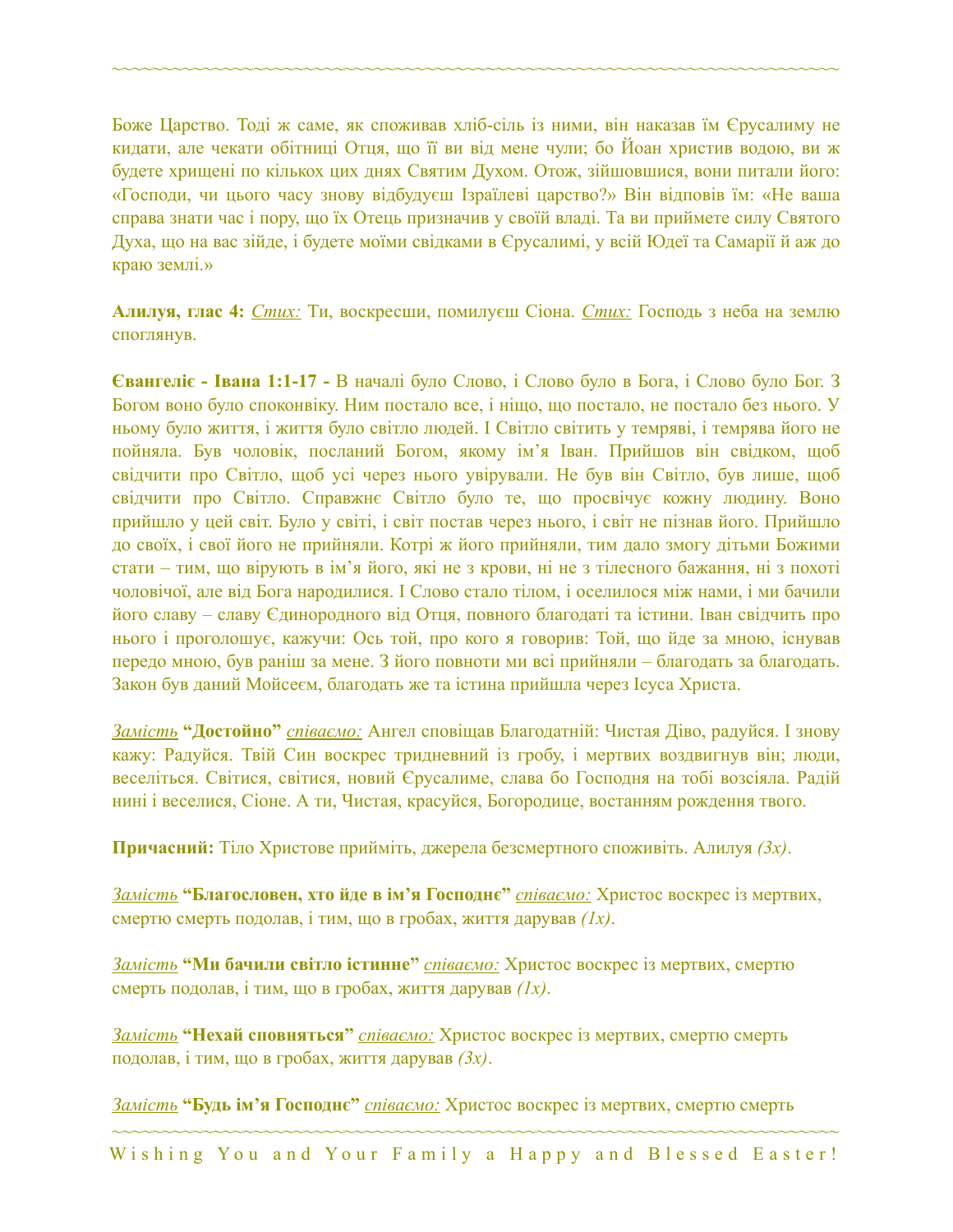подолав, і тим, що в гробах, життя дарував *(3x)*.

*Наприкінці Літургії співаємо:* Христос воскрес із мертвих, смертю смерть подолав, і тим, що в гробах, життя дарував *(3x).*

~~~~~~~~~~~~~~~~~~~~~~~~~~~~~~~~~~~~~~~~~~~~~~~~~~~~~~~~~~~~~~~~~~~~~~~~

І нам дарував життя вічне, поклоняємось його триденному Воскресенню.

**Молитва По Святім Причастю:** Таїнственно удостоївшись бути причасником Твого пречистого тіла і чесної крови, Христе Боже, оспівую і благословлю, поклоняюся, і славлю, і величаю спасіння Твої, Господи, нині і повсякчас, і на віки вічні. Амінь. *(більше Молитов По Святім Причастю на ст. 80-87 в маленькій книжечці "Божественна Літургія")*.

### ANNOUNCEMENTS

**HAPPY BIRTHDAY** to RICHARD NEWBERRY and all those who celebrated their birthdays this past week. May the Lord Our God continue to bless you abundantly and the Holy Mother of God protects you at all times. Многая Літа!

**PRAYER REQUEST:** Please keep in your prayers SYLVIA KELLY, CHARLOTTE KRAKOWSKI, RICHARD NEWBERRY and other members of our parish, our family and friends who are ailing, in hospitals, nursing homes and those who are not able to join actively in their community.

**ST. NICHOLAS BOOK STORE:** "Christ Our Pascha" Catechism of the Ukrainian Catholic Church/"Христос Наша Пасха" Катехизм Української Католицької Церкви - **\$25**; "Sing to Our God" hymn book - **\$15**; Молитовник "Прийдіте Поклонімся" - **\$10;** "The Rosary - The Prayer Rule of the Mother of God in the Ukrainian Catholic Church" - **\$10.** 

**JOIN OUR CHOIR:** Do you enjoy singing? Please consider joining our St Nicholas Parish Choir and remember that we ALWAYS looking for new members! Contact Motria Koropecky for details at 250.658.3051.

**CATECHISM ANNOUNCEMENT:** "*And they were bringing to Him also the infants, in order that He may be touching them; but after the disciples saw it, they rebuked them. But Jesus called them to Himself and said, Let alone the little children to come to Me, and cease hindering them; for of such is the kingdom of God*." We are happy to welcome all children to our St. Nicholas The Wonderworker catechism program. Weekly classes are scheduled Sunday morning during Divine Liturgy. We want your children to learn more about their Catholic faith, sacred scripture, feast days, and religious practices and customs of the Ukrainian Catholic church. If you have any questions, please do not hesitate to contact Marian Chalifoux at 250.507.1005.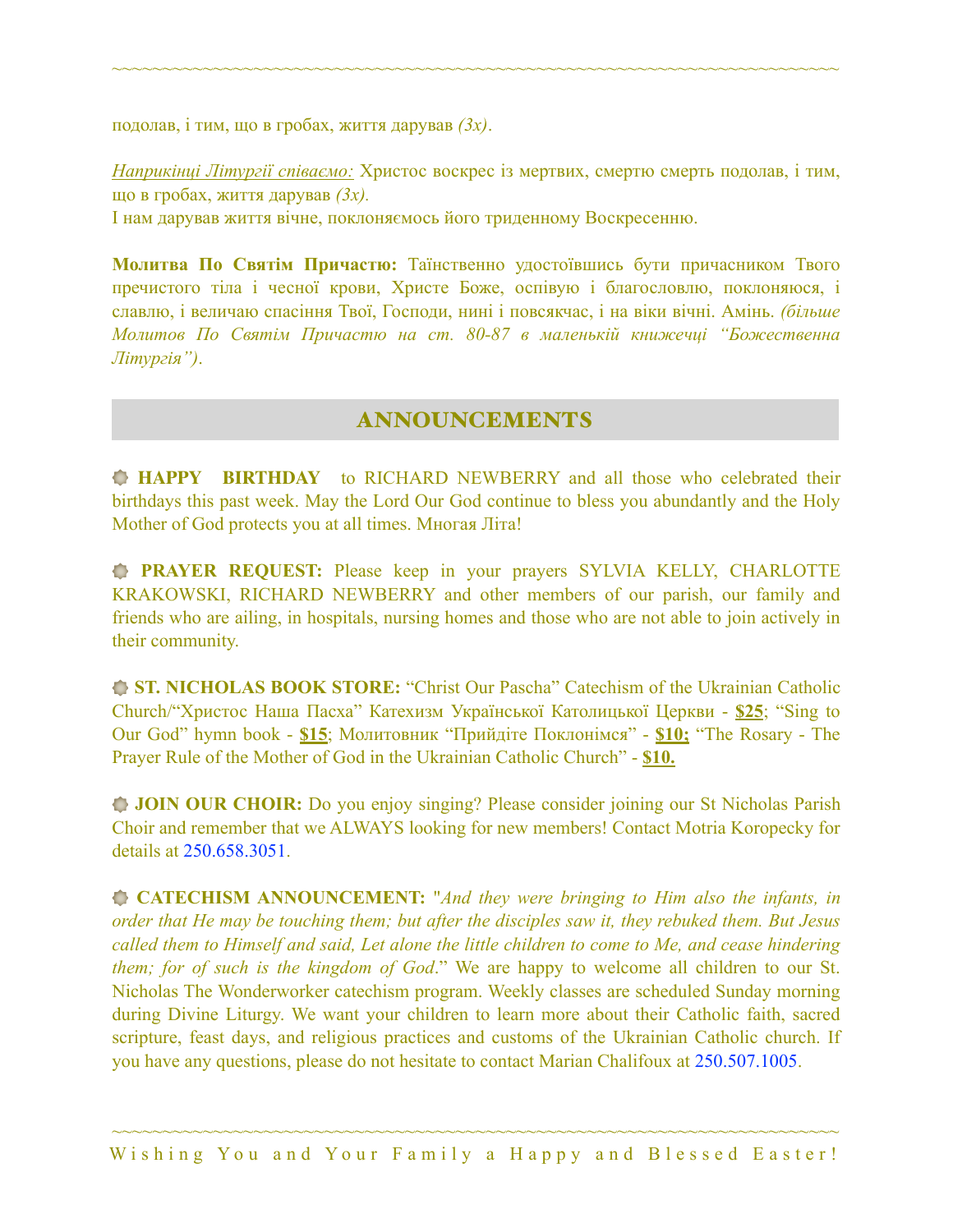**CAMP ST. VOLODYMYR - Aug 16-23, Kelowna BC:** Start planning your summer holidays now! If you are between the ages of 7-15 this is a summer must do! Come join us to celebrate our 37th year of camp for children in our Eparchy! Registration for campers and counsellors will begin in April. Bus transportation available from New Westminster. If you are interested in volunteering please let us know. For more information contact Jennifer Caldwell @ 604.220.0584 or [jennsawka@hotmail.com](mailto:jennsawka@hotmail.com)

~~~~~~~~~~~~~~~~~~~~~~~~~~~~~~~~~~~~~~~~~~~~~~~~~~~~~~~~~~~~~~~~~~~~~~~~

**BE A STEWARD:** Have you ever wondered what more can you do to help our parish? Here are some suggestions: **Steward** of property security; **Steward** of grounds cleaning; **Steward** of cleaning church; **Steward** of church linen; **Steward** of outreach; **Steward** of caring; **Steward** of prayer; **Steward** of service. Quite often, our homebound or senior members, once active in their younger years, want to find purpose in their senior years. It's not only about doing but about "BEING" present to others. Contact Fr. Yuriy **OR** Darlene DeMerchant for more information. You will be amazed how "BEING" can make a difference.

**PARISH LIBRARY:** please visit our parish library and browse through the books on spirituality, church history, iconography, history of the Ukrainians in Canada, children's books and more… The library is located in the church vestibule. Please use a library book sign out form when borrowing a book.

**SUNDAY COFFEE VOLUNTEERS** act as hosts and serve light refreshments following the Sunday morning Divine Liturgy, providing an opportunity for the faithful to socialize with friends and visitors following their shared worship experience. We thank all of our parishioners who kind volunteer to serve refreshments. Whether you are new to the Parish, or are a long-time members, please join us for coffee. Please speak with Robert if you would like to volunteer.

**WE SHARE THE AIR:** Please keep it healthy and fragrant free. Someone in this area is scent-sitive. The chemicals used in scented products can make some people sick, especially those with fragrance sensitivities, asthma, allergies and other respiratory ailments. PLEASE DO NOT \*wear perfume, cologne, lotion, aftershave and other fragrances; \*USE unscented personal care products. Be Sensitive to Others. Thank you for your understanding. *St. Nicholas parish.* 

**BEQUESTS & WILLS:** Leaving a bequeath is a process of giving a donation through your will. It is simply a distribution from your estate to a charitable organization through your last will and testament. It can be as small or as large a donation as you wish. It is important that you talk to your lawyer about the process. In your kindness please remember St Nicholas the Wonderworker Ukrainian Catholic Church in your bequeath and will. If anyone wishes to make such a bequeath in their will, the following clause may be included or added to a will: "I give, devise, and bequeath to **St Nicholas the Wonderworker Ukrainian Catholic Parish -** *1112 Caledonia Avenue, Victoria BC, V8T 1G1*, the sum of \$  $\degree$  (or  $\degree$  % of my estate), to be used for the benefit of the parish and it's pastoral activities."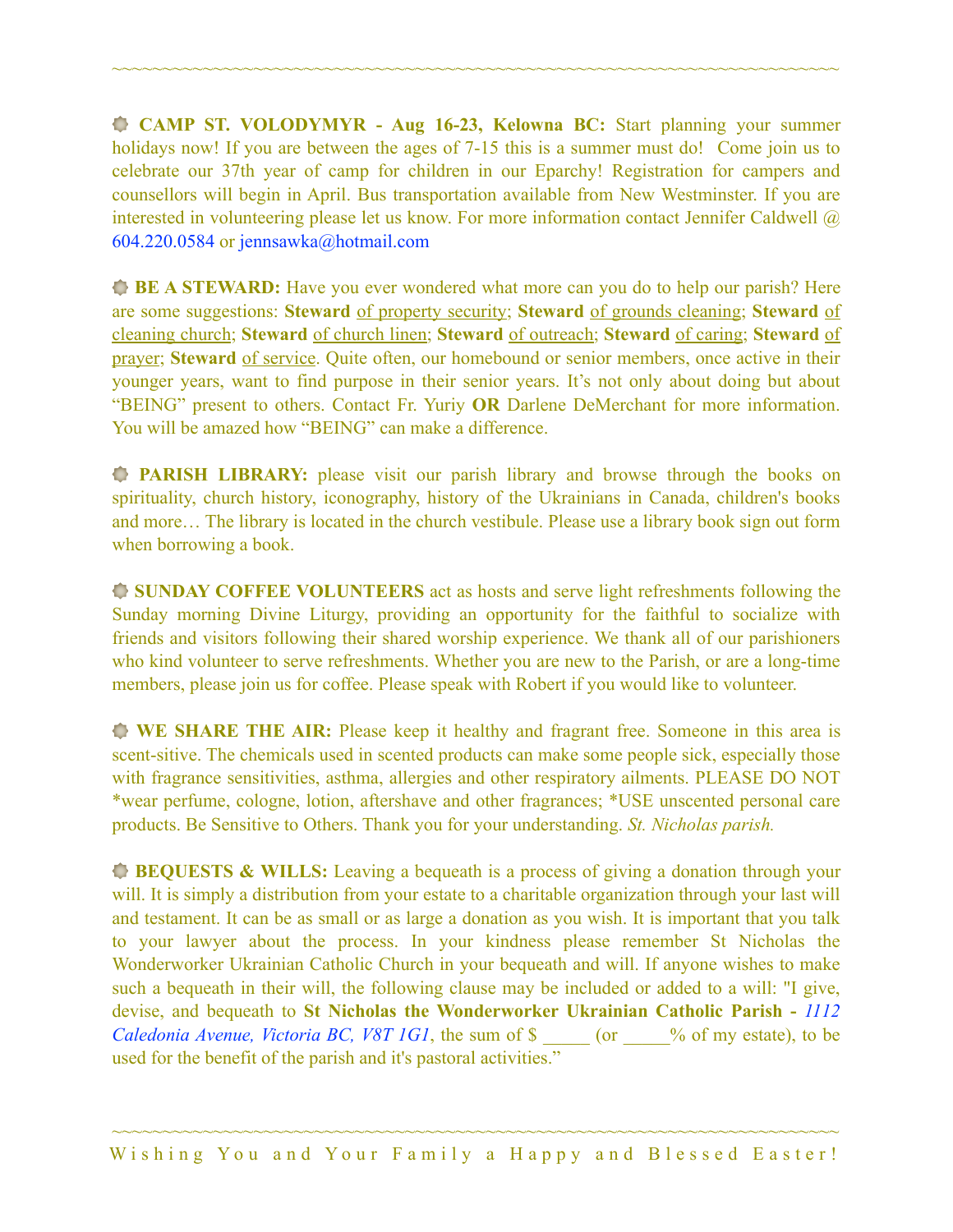

# PRAYER DURING THE CORONAVIRUS OUTBREAK

~~~~~~~~~~~~~~~~~~~~~~~~~~~~~~~~~~~~~~~~~~~~~~~~~~~~~~~~~~~~~~~~~~~~~~~~

Jesus Christ, you travelled through towns and villages "curing every disease and illness." At your command, the sick were made well. Come to our aid now, in the midst of the global spread of the coronavirus, that we may experience your healing love.

Heal those who are sick with the virus. May they regain their strength and health through quality medical care.

Heal us from our fear, which prevents nations from working together and neighbours from helping one another.

Heal us from our pride, which can make us claim invulnerability to a disease that knows no borders.

Stay by our side in this time of uncertainty and sorrow. Be with those who have died from the virus. May they be at rest with you in your eternal peace. Be with the families of those who are sick or have died. As they worry and grieve, defend them from illness and despair. May they know your peace. Be with the doctors, nurses, researchers and all medical professionals who seek to heal and help those affected and who put themselves at risk in the process. May they know your protection and peace. Be with our priests and spiritual care givers. May they know that they are loved and cared for.

Be with the leaders of all nations. Give them the foresight to act with charity and true concern for the well-being of the people they are meant to serve. Give them the wisdom to invest in long-term solutions that will help prepare for or prevent future outbreaks. May they know your peace, as they work together to achieve it on earth.

Whether we are home or abroad, surrounded by many people suffering from this illness or only a few, Jesus Christ, stay with us as we endure and mourn, persist and prepare. In place of our anxiety, give us your peace.

For You are a God of mercy, kindness, and love, and we glorify You, Father, Son, and Holy Spirit, now and for ever and ever. Amen.

### **>|< >|< >|< >|< >|< >|< >|< >|< >|< >|< >|< >|< >|< >|< >|< >|< >|< >|< >|< >|< >|< >|< >|< >|<**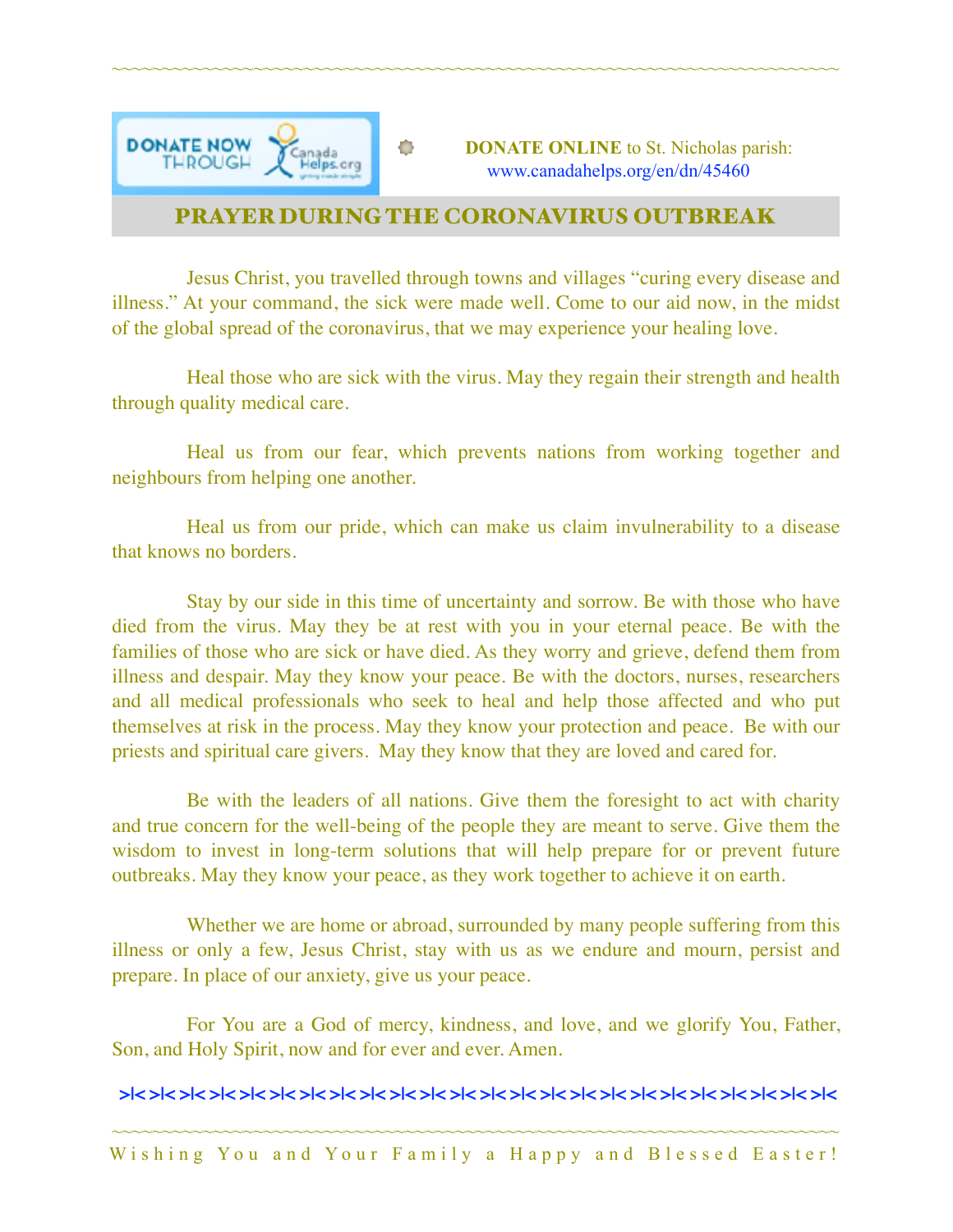### **МОЛИТВА ПІД ЧАС СПАЛАХУ КОРОНАВІРУСУ**

Ісусе Христе, ти подорожував по містах і селах, оздоровлюючи від хвороб і немочей. За Твоїм повелінням хворі видужували. У час пандемії коронавірусу повели цій хворобі відступити, щоб ми відчули Твою оздоровлюючу любов.

~~~~~~~~~~~~~~~~~~~~~~~~~~~~~~~~~~~~~~~~~~~~~~~~~~~~~~~~~~~~~~~~~~~~~~~~

Вилікуй тих, хто хворий вірусом. Нехай вони відновлять свої сили та здоров'я завдяки якісній медичній допомозі.

Вилікуй нас від нашого страху, який заважає націям спільно працювати та сусідам допомагати один одному.

Вилікуй нас від нашої гордості, яка може змусити нас претендувати на невразливість до захворювання, що не знає меж.

Залишайся поруч у цей час невизначеності та смутку. Будь з тими, хто помер від вірусу. Нехай вони спочивають з Тобою у вічному спокої. Будь з родинами тих, хто хворий або помер, коли вони турбуються і сумують, захищай їх від хвороб і відчаю. Нехай вони знають Твій спокій.

Будь з лікарями, медсестрами, дослідниками та всіми медичними працівниками, котрі прагнуть вилікувати та допомогти постраждалим та, котрі піддають себе ризику в своїй праці. Нехай вони знають Твій захист і спокій.

Будь з нашими священиками та духовними опікунами. Нехай вони знають, що їх люблять і піклуються про них.

Будь з лідерами всіх націй. Дай їм передбачення діяти милосердно та зі справжньою турботою про добробут людей, котрим вони призначені служити. Надай їм мудрості інвестувати у довгострокові рішення, які допоможуть підготуватися або запобігти майбутнім спалахам. Нехай вони пізнають Твій мир, коли разом працюють над досягненням його на землі.

Будь ми вдома чи за кордоном, в оточенні багатьох людей, які страждають цією хворобою, або наодинці, Ісусе Христе, залишайтеся з нами, коли ми терпимо і сумуємо. Замість нашої тривоги дай нам спокій.

Бо Ти - Бог милосердя, доброта та любов, і ми прославляємо Тебе, Отця, і Сина, і Святого Духа, нині, і повсякчас, і на віки вічні. Амінь.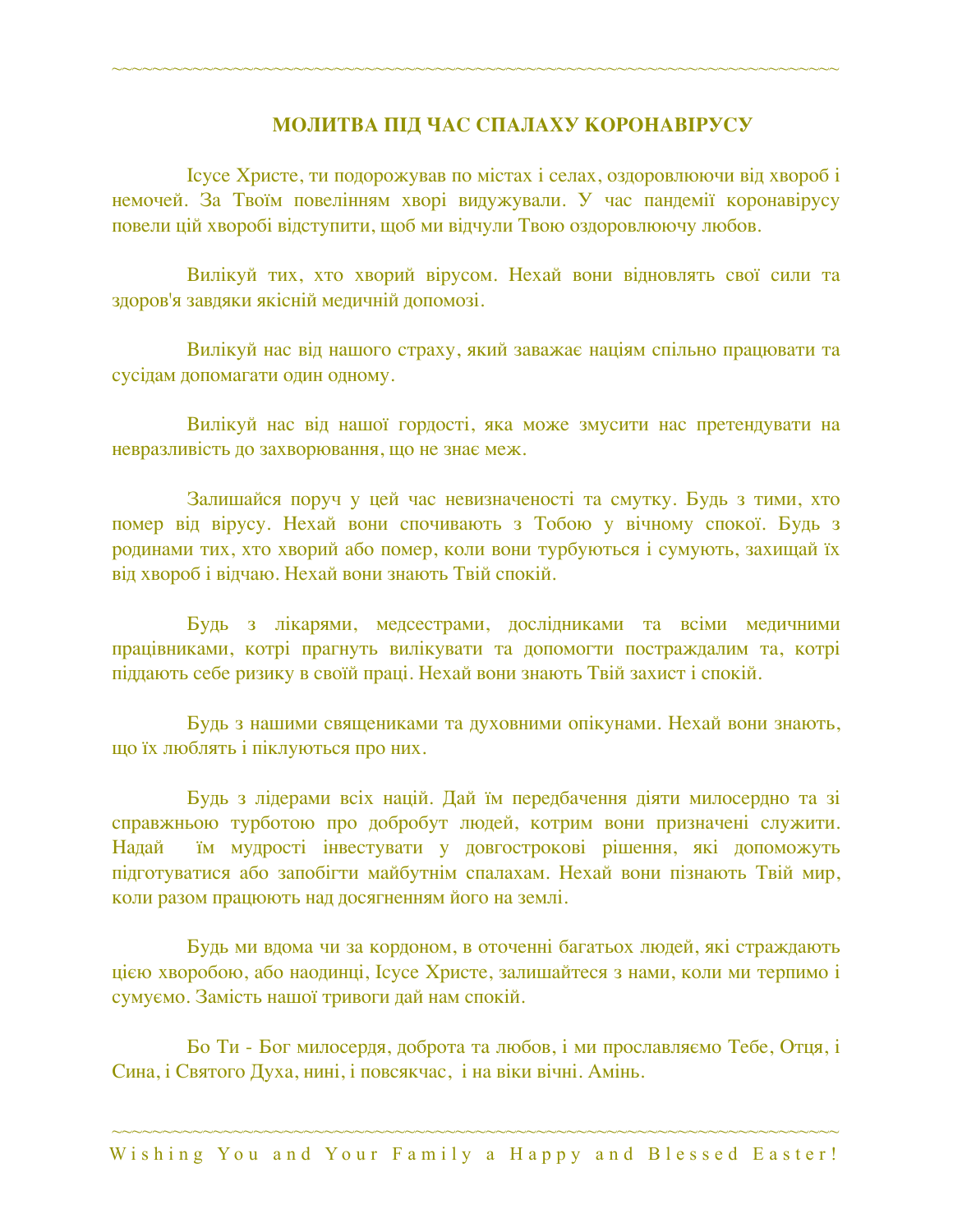#### PASCHAL MESSAGE OF HIS BEATITUDE PATRIARCH SVIATOSLAV

~~~~~~~~~~~~~~~~~~~~~~~~~~~~~~~~~~~~~~~~~~~~~~~~~~~~~~~~~~~~~~~~~~~~~~~~



#### **Christ is Risen!**

*When those bound by chains in the realm of Hades Saw Your boundless mercy, They hastened to the light with joy, O Christ, Praising the eternal Pascha.*  Ode 5, Paschal Canon

#### **Beloved in Christ!**

This year we are celebrating Christ's Pascha in particular circumstances. Many of us spent the season of Great Lent at home, isolated from others, physically distant from our churches and parish communities. Yet even in such challenging conditions, no one has the power to prevent the joyful movement of people everywhere towards the Light, in order that, with faith in Christ's resurrection, with hope in God's victory and with the love of the community of God's children, we might greet one another with a jubilant and resounding "Christ is risen!"

 Over three thousand years ago the Lord heard and received the cry and lament of the sons and daughters of Israel, languishing in captivity in Egypt. On the night of Passover, by the blood of the Paschal lamb, the Lord protected his people from the angel of death and led them from the house of slavery. Subsequently, the escape from Egypt under the leadership of Moses brought another danger at the shore of the sea—deep waters ahead, the pharaoh with horses and chariots behind. And the sea parted before them! Thus, for the people of God, the Passover came to be associated with salvation from death. Every Israelite, having lived through the liberation from Egypt, experienced his God as a Deliverer: I escaped death! All those who were saved came to see themselves as one people: we were together in slavery, together we survived death, we share one and the same God—a Saviour and Liberator. We are the People of God!

In the risen Christ the passage from death to life transcends all boundaries of human history. The Pascha-Passover of the Old Testament was limited to the salvation of a limited circle of people from a danger that was limited in time. Our Pascha, the Pascha of our Lord, the Eternal Pascha, as we sing in our Paschal Matins, is not only salvation from the temporary danger of a physical illness and mere bodily death. Today Christ grants salvation from the very cause of death—to all people, of all times and nations. We aren't speaking here merely of salvation from an emerging sickness or protection from the sword, even an angelic one, as it was in the case of the Israelites in Egypt. Having gone from suffering and death to the resurrection, Christ, in the words of the Apostle Paul, destroyed deadly sin and crucified it on the cross along with its hellish power to enslave.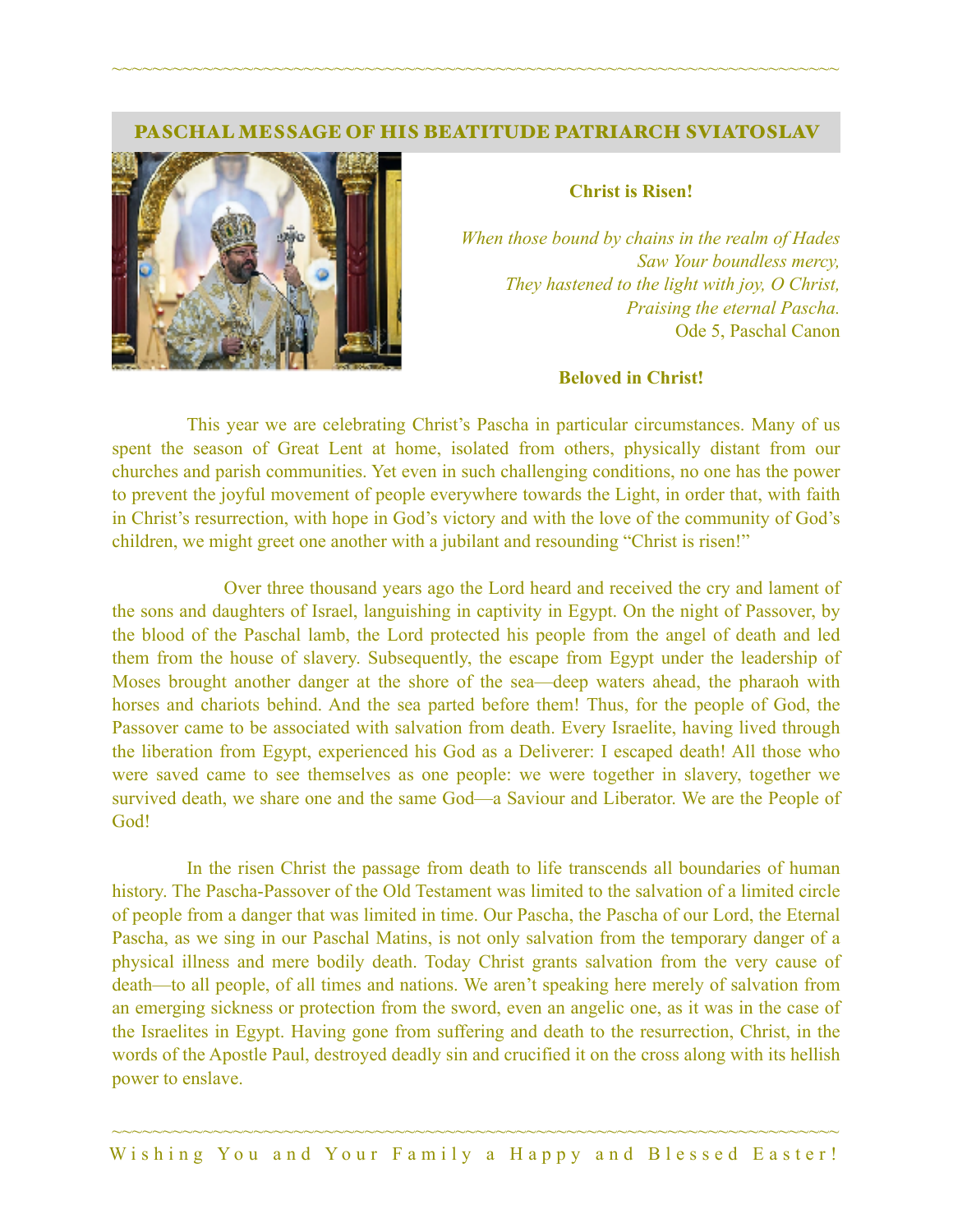The Eternal Pascha is a victory and a mockery over the very sting of death, as the Apostle proclaims today: "Death is swallowed up in victory. O death, where is your victory? O death, where is your sting? The sting of death is sin, and the power of sin is the law. But thanks be to God, who gives us the victory through our Lord Jesus Christ." ([1 Cor. 15:54-57](https://biblia.com/bible/esv/1%20Cor.%2015.54-57)). In his resurrection, Christ removed our enslaving chains of fear before death, and transformed that fear, by granting us paschal entrance into a new life. With the resurrection, we have opened before us a door that leads us from that which passes away to that which lasts forever. The Pascha of our Lord opens for us the door to joyful eternity. We were together in the chains of death—today, as the united People of God of the New Testament, we share in the common experience of joy in the resurrection.

~~~~~~~~~~~~~~~~~~~~~~~~~~~~~~~~~~~~~~~~~~~~~~~~~~~~~~~~~~~~~~~~~~~~~~~~

#### *When those bound by chains in the realm of Hades saw Your boundless mercy…*

In the face of the global pandemic, we suddenly recognized that as humans we are weak and mortal. The coronavirus brought a deadly danger to the rich and poor, to all people, with no regard for place of residence around the globe, for race or religious persuasion. Possibly, for the first time, we came to understand that we are all equally vulnerable and in need, but we have also come to see ourselves as one human family: that, which affected people in one corner of the planet—carried over to and impacted people on the other side of the world—it personally affected each one of us.

The entire world has found itself as if bound together by the chains of Hades. The fear of becoming ill and dying, the pain of losing family members, friends and acquaintances, the darkness of loneliness and despair in circumstances of enforced isolation, the ruin of new methods of communication and the collapse of world economic systems have become our common universal chains. As shackles restrict a slave, so have the strict rules of quarantine—the only possible way to fight this deadly disease—suddenly restricted all humanity: airports have ceased to operate, trains have stopped running, borders between nations, having almost receded from our consciousness, once again have been reasserted as impenetrable iron gates.

In the midst of this darkness of fear and captivity for contemporary humankind, we have a unique opportunity to grasp anew what it means to be a Christian. As Christians, we are those, who in the Mystery of Baptism, have already died to this world and have risen together with our Saviour! We are the heirs of the apostles, who saw the Risen One with their own eyes and with their own hands touched his glorified Body, the Body that went from death on the cross to eternal life. In these circumstances, which temporarily deprived us of the possibility of fully participating in the liturgical life of our churches and communities, we rediscovered the importance of spiritual life in our Christian families, traditionally called domestic churches. Unintentionally, many of us have found ourselves thinking of the time when we celebrated Easter in the underground, how we, not having the possibility of coming together in church, were joined with the Eucharistic Christ at Divine Liturgy being broadcasted on the Vatican, and we held our Easter baskets before our radio receivers to be blessed. No one and nothing can deprive Christians of the joy of Christ's Resurrection! Families, in which Christians consciously and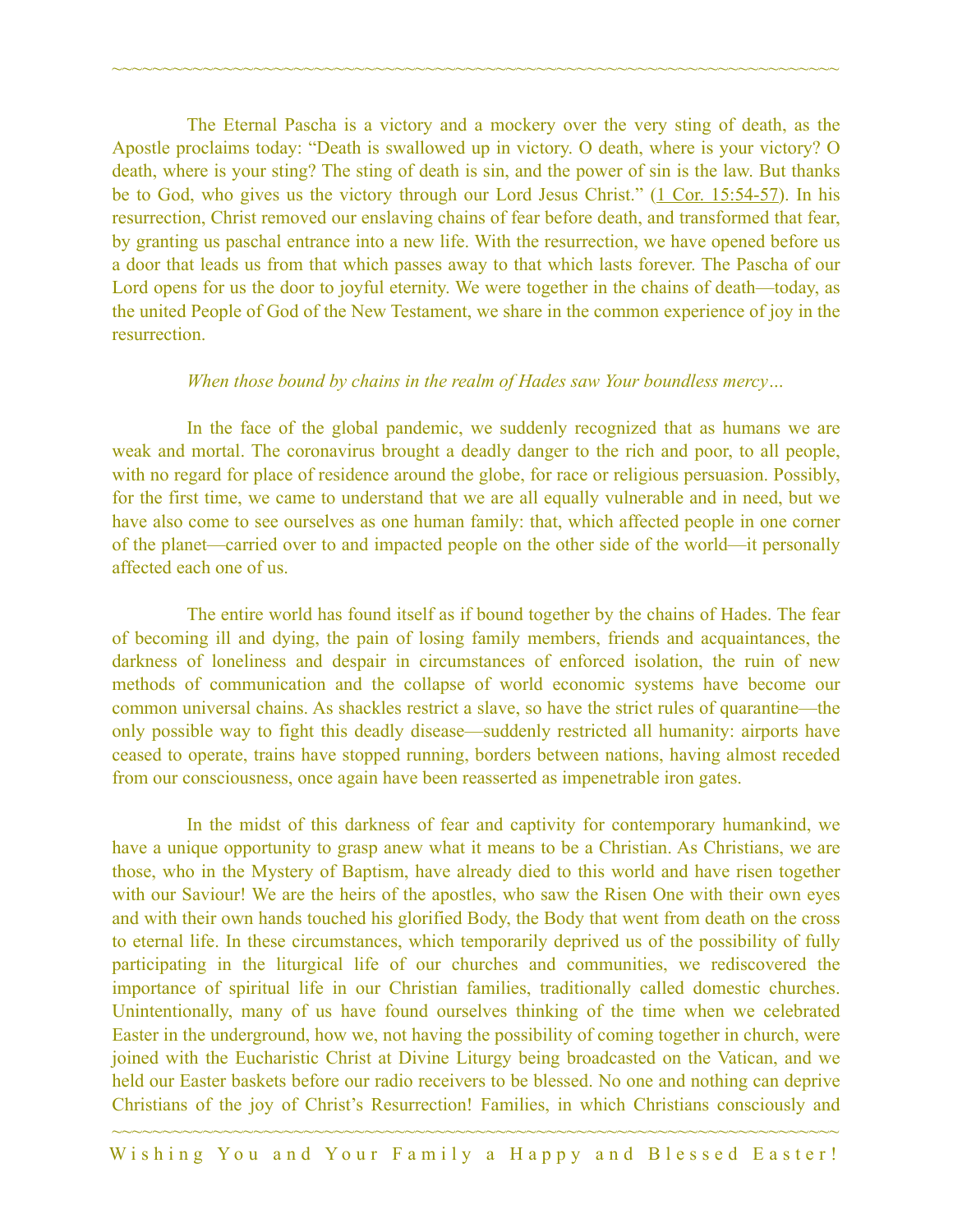maturely confront today's challenges, in a special way, demonstrate their character as domestic churches, becoming for its members homes of profoundly intense prayer, blessing, sacrifice and spiritual growth, places of encounter with the living Christ. At the same time, we are discovering new methods of spiritual unity, over which no restrictive measures have any power, for that which unites us is the one spiritual body of the Church, that is, one hope that belongs to our call —"one Lord, one faith, one baptism" (see Eph.  $4:4-5$ ). It is, indeed, in this spirit of hope that today we celebrate Pascha and pray for its fulfilment in the restoration and renewal of ecclesial and spiritual life.

~~~~~~~~~~~~~~~~~~~~~~~~~~~~~~~~~~~~~~~~~~~~~~~~~~~~~~~~~~~~~~~~~~~~~~~~

In response to the darkness of separation and the fear one has of the other, as a possible carrier of the virus of death, on this night we encounter the living risen Christ, who passes through all closed quarantine doors, in order to encounter us, his disciples: **"**On the evening of that day, the first day of the week, the doors being locked where the disciples were for fear of the Jews, Jesus came and stood among them and said to them, 'Peace be with you!'" [\(John 20:19](https://biblia.com/bible/esv/John%2020.19)). Fear before all that might be touched by a person's hand in a time of epidemic, gives way to the hand of the living God—the risen Christ, which carrying the wounds of the nails reaches out to us and reveals to us God's limitless mercy! All of our sins and illnesses, pandemics and fears are conquered by God's love. The physical chains of the present time have no power before the spiritual freedom of faith and spirit, before eternal life, given to us in Christ Jesus. In good time He will break down the doors of quarantine, take away the fear that lies ready to pounce on us behind these doors, and He will call on us to proclaim to the world, as once did the apostles, "Christ is risen!"

### *They hastened to the light with joy, O Christ, praising the eternal Pascha.*

In celebrating Pascha, we believe and already see that the present pandemic will surely end, and humanity will emerge the better for it, with a sense of solidarity and unity among us, with a deeper understanding of the meaning and calling of human life. On this feast, Christ gives us the Light of hope, open to all people without exception. No quarantine, no social distancing, can block our path to him. On the contrary, all of us together, those alive today, and those who have departed into eternity, as one People of God, celebrate the joy of victory over death. In our affliction and pain, we receive hope and comfort. We have been given eternal liberation from our spiritual chains. Therefore, let us praise the eternal Pascha!

Dear Brothers and Sisters in Christ! On this bright, joyful day I hasten to each of your homes, in order to share with you the joy of deliverance given us in the Resurrection. To all of you, in Ukraine and throughout the world, I send you my sincere prayers and heartfelt greeting. I bless you all: the well and the sick, the strong and the weak, the young and the old, parents and children.

I hasten also to all hospitals and care centres, in order to share with you the joyful and life-giving news and to encourage you to carry your suffering in faith, with a spirit of selfsacrifice. I especially greet and bless our doctors and medical staff—all who heroically care for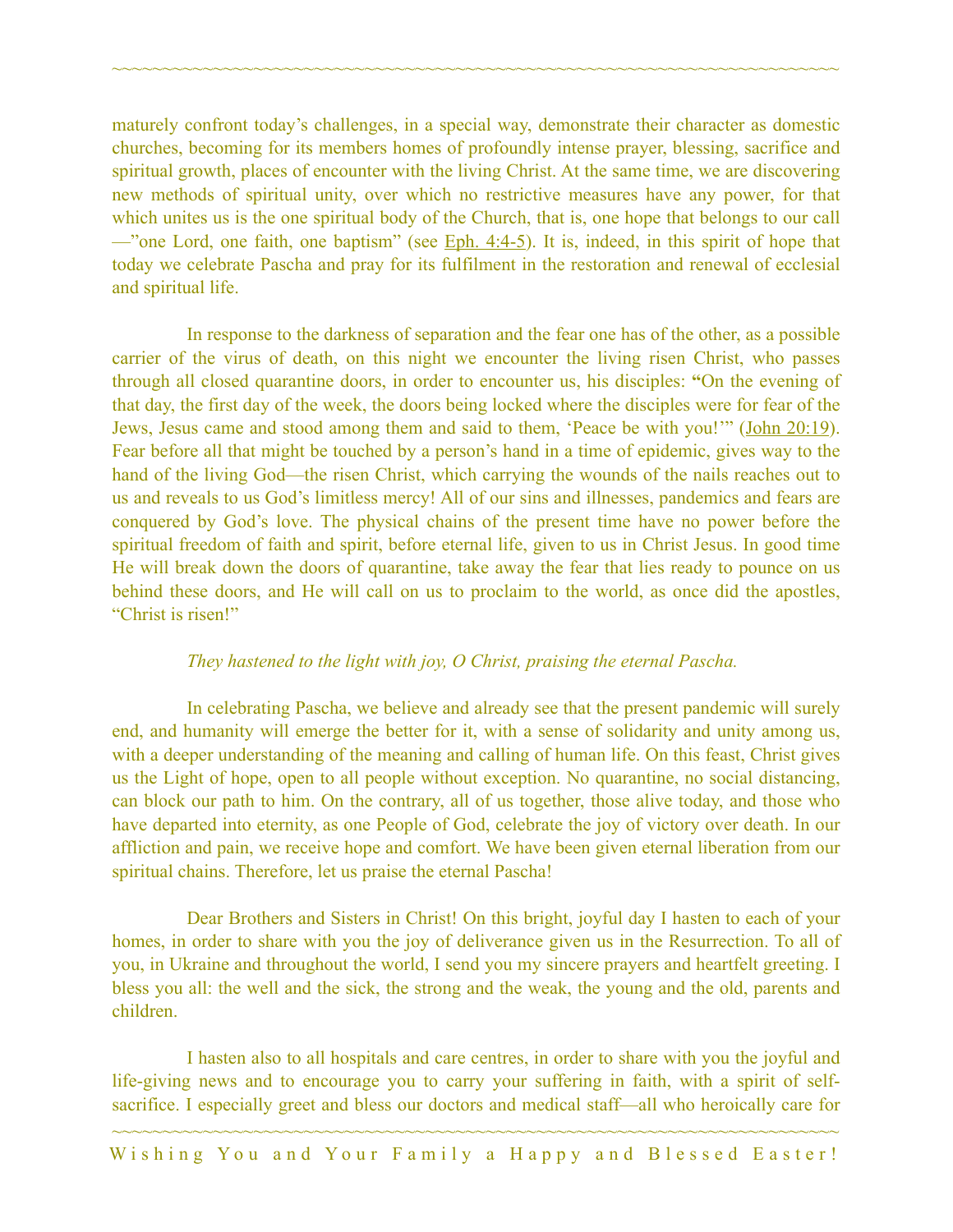the sick and those needing assistance in these extraordinary circumstances. I unite myself spiritually to all the soldiers at the front lines and their families, to the wounded, to all refugees and to those who remain in the occupied territories, to all captives and prisoners for the sake of their conscience. All of you who are alone or far from your loved ones, I embrace you with fatherly love.

~~~~~~~~~~~~~~~~~~~~~~~~~~~~~~~~~~~~~~~~~~~~~~~~~~~~~~~~~~~~~~~~~~~~~~~~

May the risen Christ transform this moment of weeping and pain, universally experienced by all humankind, into the paschal joy of victory over illness and death, just as this morning he transformed the weeping of the Myrrh-bearing women into joy! May he grant us in every moment the gift of victory over sin, and a rebirth of love and hope through an increase in our lives of the divine gift of eternal life, which we all received in Baptism! I sincerely wish each of you a blessed Easter feast, a tasty sharing of our traditional blessed egg, and a Paschal joy that is full of light.

The grace of our Risen Lord Jesus Christ, the love of God the Father, and the communion of the Holy Spirit be with you all.

Christ is risen! – Truly, He is risen!

### **+ SVIATOSLAV**

**>|< >|< >|<** 

### **Христос Bоскрес!**

*Ті, що були в оковах адових, Побачивши безмірне Твоє милосердя, До Світла радісно поспішали, Христе, Пасху хвалячи вічную.*  Пісня 5 Канону Воскресної утрені

### **Дорогі в Христі!**

Цього року ми зустрічаємо Пасху Христову в особливих обставинах. Чимало з нас пройшли час Великого посту вдома, ізольовані від інших, фізично віддалені від наших храмів і парафіяльних спільнот. Однак навіть у таких складних обставинах ніхто не в силі зупинити радісного руху сучасної людини до Світла, щоб у вірі в Христове воскресіння, у надії на Божу перемогу та в любові спільноти дітей Божих привітати одне одного радісним і переконливим «Христос воскрес!».

Понад три тисячі років тому Господь почув і прийняв плач та голосіння синів Ізраїлю, що знемагали в Єгипті в неволі. У ніч старозавітної Пасхи Господь кров'ю пасхального ягняти захоронив своїх людей перед смертоносним ангелом і вивів їх з дому

~~~~~~~~~~~~~~~~~~~~~~~~~~~~~~~~~~~~~~~~~~~~~~~~~~~~~~~~~~~~~~~~~~~~~~~~ Wishing You and Your Family a Happy and Blessed Easter!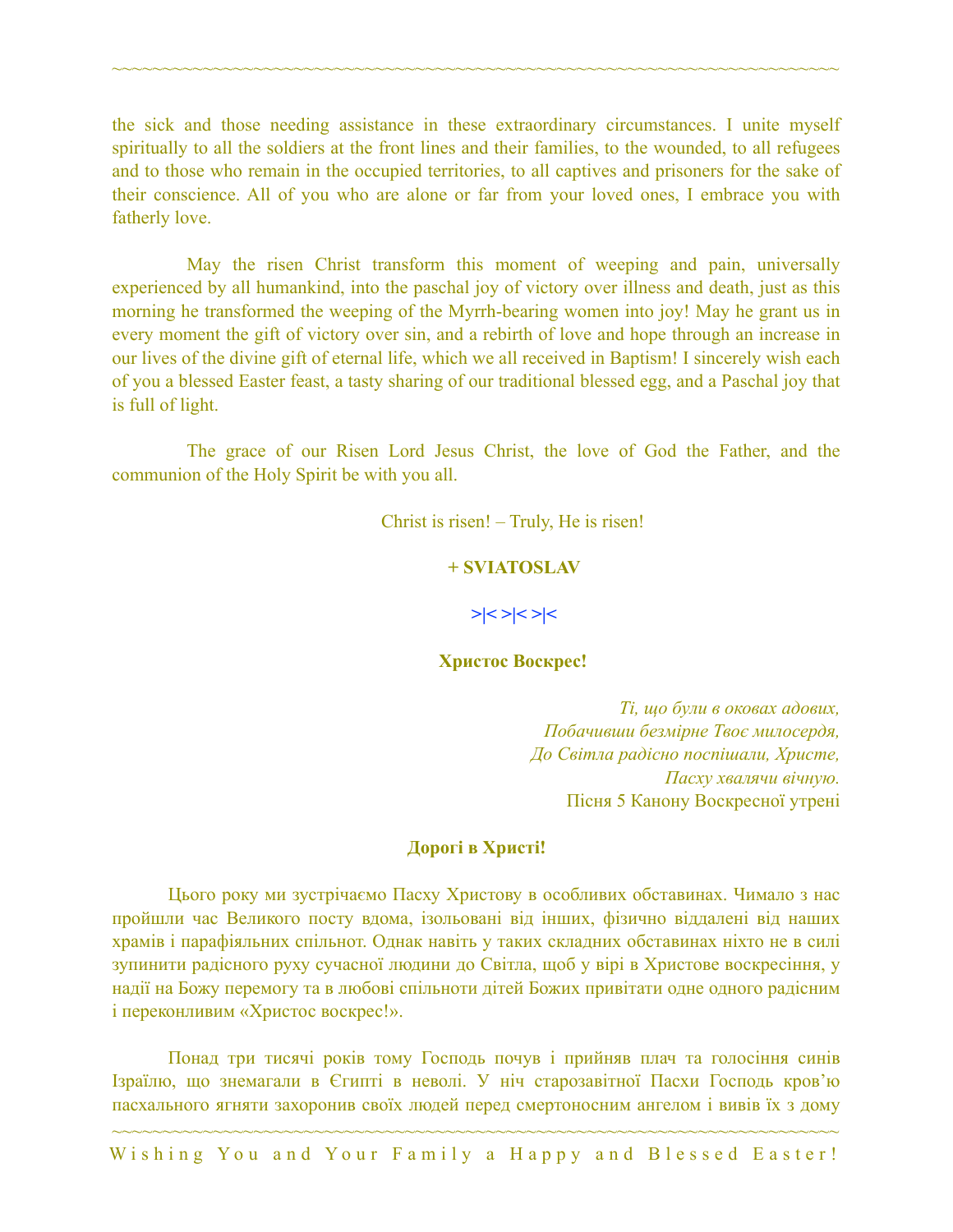неволі. Відтак на морському узбережжі втеча з Єгипту під проводом Мойсея принесла чергову небезпеку – глибокі води попереду, фараон з колісницями і кіньми – позаду. І море відкрилося перед ними! Таким чином для Божого народу Пасха поєдналася з досвідом порятунку від смерті. Кожний ізраїльтянин, переживши визволення з Єгипту, досвідчив свого Бога як Бога-Визволителя: мене минула смерть! Усі, що врятувалися, відчули себе єдиним народом: разом були в рабстві, разом уціліли від смерті, маємо одного й того ж Бога – Спасителя і Визволителя. Ми – народ Божий!

~~~~~~~~~~~~~~~~~~~~~~~~~~~~~~~~~~~~~~~~~~~~~~~~~~~~~~~~~~~~~~~~~~~~~~~~

У воскреслому Христі перехід від смерті до життя проходить усі межі людської історії. Пасха Старого Завіту була обмежена лише порятунком вузького кола людей від однієї, обмеженої в часі, небезпеки. Наша Пасха, Пасха Господня, Пасха вічна, про яку співаємо на Пасхальній утрені – це не тільки досвід порятунку від тимчасової небезпеки фізичної хвороби та лише тілесної смерті. Христос сьогодні дарує спасіння всім людям, усіх часів і народів, від самої причини смерті. Тут йдеться не лише про порятунок від збудника якоїсь хвороби чи порятунок від меча, і то навіть ангельського, як це було у випадку ізраїльтян в Єгипті. Пройшовши крізь страждання і смерть у воскресіння, Христос, за словами апостола Павла, знищив і розіп'яв на хресті смертоносний гріх із його пекельною поневолюючою силою.

Пасха вічна є перемогою і насмішкою над самим жалом смерті, як проголошує сьогодні апостол: «Смерть поглинута перемогою. Де твоя, смерте, перемога? Де твоє, смерте, жало? Жало смерти – гріх, а сила гріха – закон. Нехай же буде дяка Богові, який дає нам перемогу через Господа нашого Ісуса Христа» (1 Кор. 15, 54–57). У своєму воскресінні Христос скинув із нас невільничі окови страху перед смертю, перетворив її на пасхальний вхід до нового життя. З Воскресінням відкриваються для нас двері переходу від того, що минає, до того, що залишається навіки. Пасха Господня відкриває нам двері до радісної вічності. Ми були разом у кайданах смерті – сьогодні ділимося спільним досвідом радості воскресіння як єдиний новозавітний Божий люд.

#### *Ті, що були в оковах адових, побачивши безмірне твоє милосердя…*

Перед обличчям глобальної пандемії ми раптом побачили, що всі ми слабкі і смертні люди. Коронавірус став вбивчою небезпекою і для багатих, і для бідних, для всіх людей, незалежно від місця проживання на земній кулі, від раси та релігійного переконання. Можливо, вперше нам прийшло розуміння, що всі ми є однаково вразливі й потребуючі, однак ми теж відчули себе єдиною людською родиною: те, що торкнулося людей в одному кінці планети – перекотилося та зачепило людей на іншому кінці світу, – зачепило особисто кожного з нас.

Увесь світ немовби спільно став закутий в адові кайдани. Страх захворіти і померти, біль втрати рідних і близьких та знайомих, темрява самотності й відчаю в умовах вимушеної ізоляції, зруйновані новітні способи комунікації та падіння світових економічних систем стали нашими спільними всесвітніми оковами. Як кайдани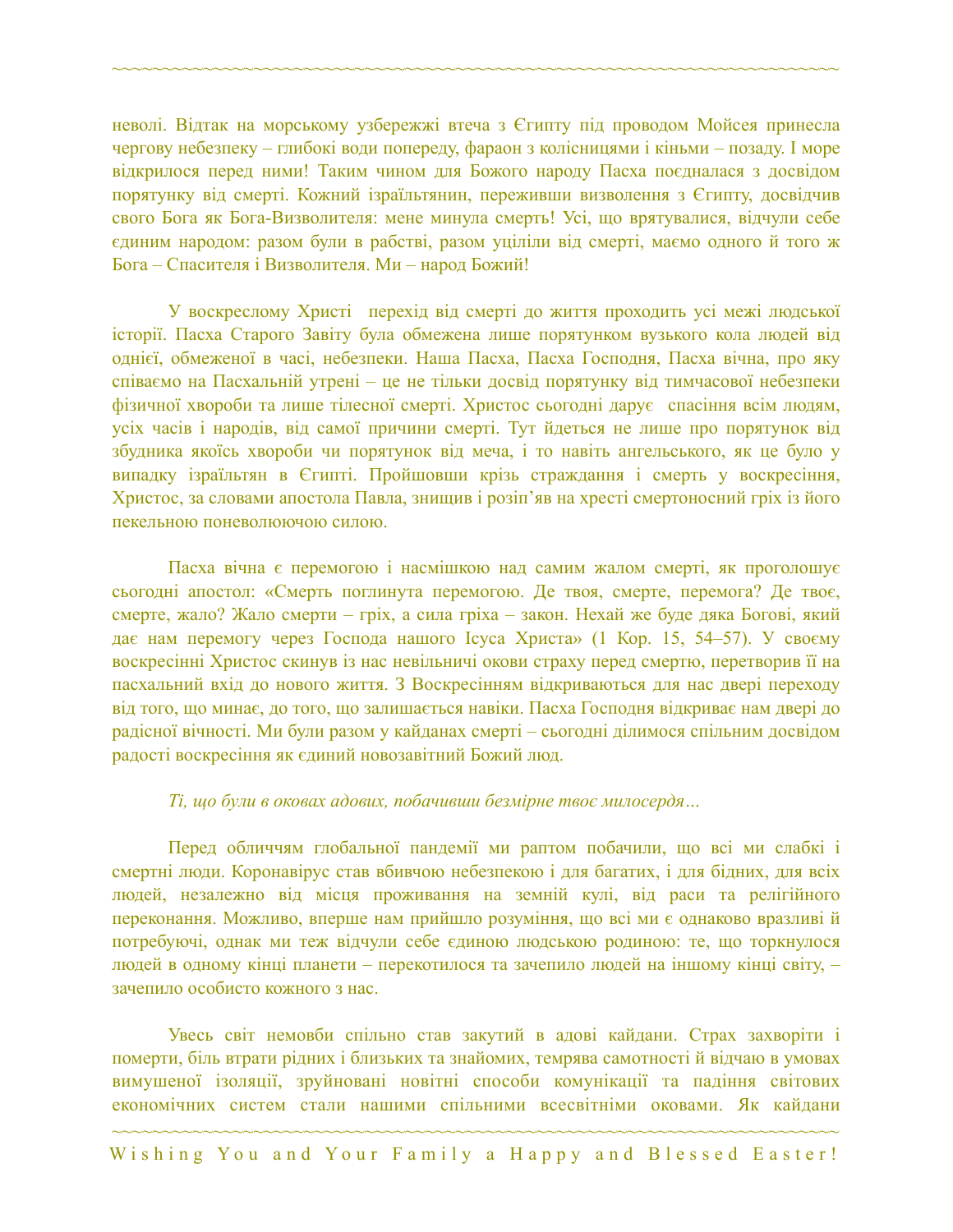знерухомлюють невільника, так суворі правила карантину, єдиний необхідний засіб боротьби з цією смертоносною хворобою, вмить знерухомили все людство: летовища припинили роботу, потяги зупинилися, кордони між державами, про існування яких вже почали забувати, знову закрилися, як залізні непрохідні ворота.

~~~~~~~~~~~~~~~~~~~~~~~~~~~~~~~~~~~~~~~~~~~~~~~~~~~~~~~~~~~~~~~~~~~~~~~~

Серед цієї темряви страху і неволі сучасної людини ми маємо унікальну можливість наново усвідомити, що сьогодні означає бути християнином. Як християни, ми є ті, що в Таїнстві Хрещення вже були померли для цього світу і воскресли разом із нашим Спасителем! Ми є спадкоємцями апостолів, які бачили на власні очі Воскреслого і торкалися своїми руками Його прославленого тіла, що пройшло крізь смертне розп'яття в життя вічне. В обставинах, які тимчасово позбавляють нас можливості повноцінно брати участь у літургійному житті в наших храмах і спільнотах, ми мали нагоду усвідомити важливу роль духовного життя в християнських сім'ях, що їх традиційно називаємо домашніми церквами. Багато з нас мимоволі згадує святкування Пасхи в умовах підпілля, як ми, не маючи можливості бути разом у храмі, духовно єдналися з євхаристійним Христом через трансляцію Ватиканським радіо Божественної Літургії та освячували наші великодні кошики перед радіоприймачами. Ніхто і ніщо не може позбавити християн радості Воскресіння Христового! Родини, в яких християни свідомо і зріло переживають теперішні виклики, особливо виразно виявляють свій характер домашніх церков, стаючи для своїх членів домами особливо інтенсивної молитви, благословення, жертви і духовного зросту, місцями зустрічі з живим Христом. Водночас ми відкриваємо нові способи духовного єднання, над якими жодні обмежувальні заходи не можуть мати сили, бо те, що нас єднає, – це «одне духовне тіло Церкви, одна надія нашого покликання, один Господь, одна віра, одне Хрещення» (див. Еф. 4, 4-5). Саме в такому дусі надії ми сьогодні святкуємо Пасху і молимося за її довершення у відродженні й оновленні церковного та духовного життя!

У відповідь на темряву відокремлення і страху людини перед людиною як імовірним носієм вірусу смерті, ми зустрічаємо в цю ніч живого воскреслого Христа, який проходить крізь усі зачинені двері карантину, щоб зустріти нас, Його учнів. «А як звечоріло, того самого дня, першого в тижні, а двері ж були замкнені… увіходить Ісус, став посередині та й каже їм: «Мир вам!» (Ів. 20, 19). Страх перед усім, чого в час пошесті торкнулася рука людини, відступає перед рукою живого Бога – воскреслого Христа, яка носить у собі рани від цвяхів і простягається до нас та об'являє нам безмірне Боже милосердя! Усі наші гріхи і хвороби, пандемії і страхи переможені Божою любов'ю. Сучасні фізичні кайдани не мають сили перед духовною свободою віри і духу, перед життям вічним, даним нам у Христі Ісусі. Він свого часу розіб'є зачинені двері карантину, усуне наш страх, який чатує на нас за цими дверима, і покличе нас проголосити світові, як колись це зробили апостоли, що «Христос воскрес!».

*До Світла радісно поспішали, Христе, Пасху хвалячи вічную…*